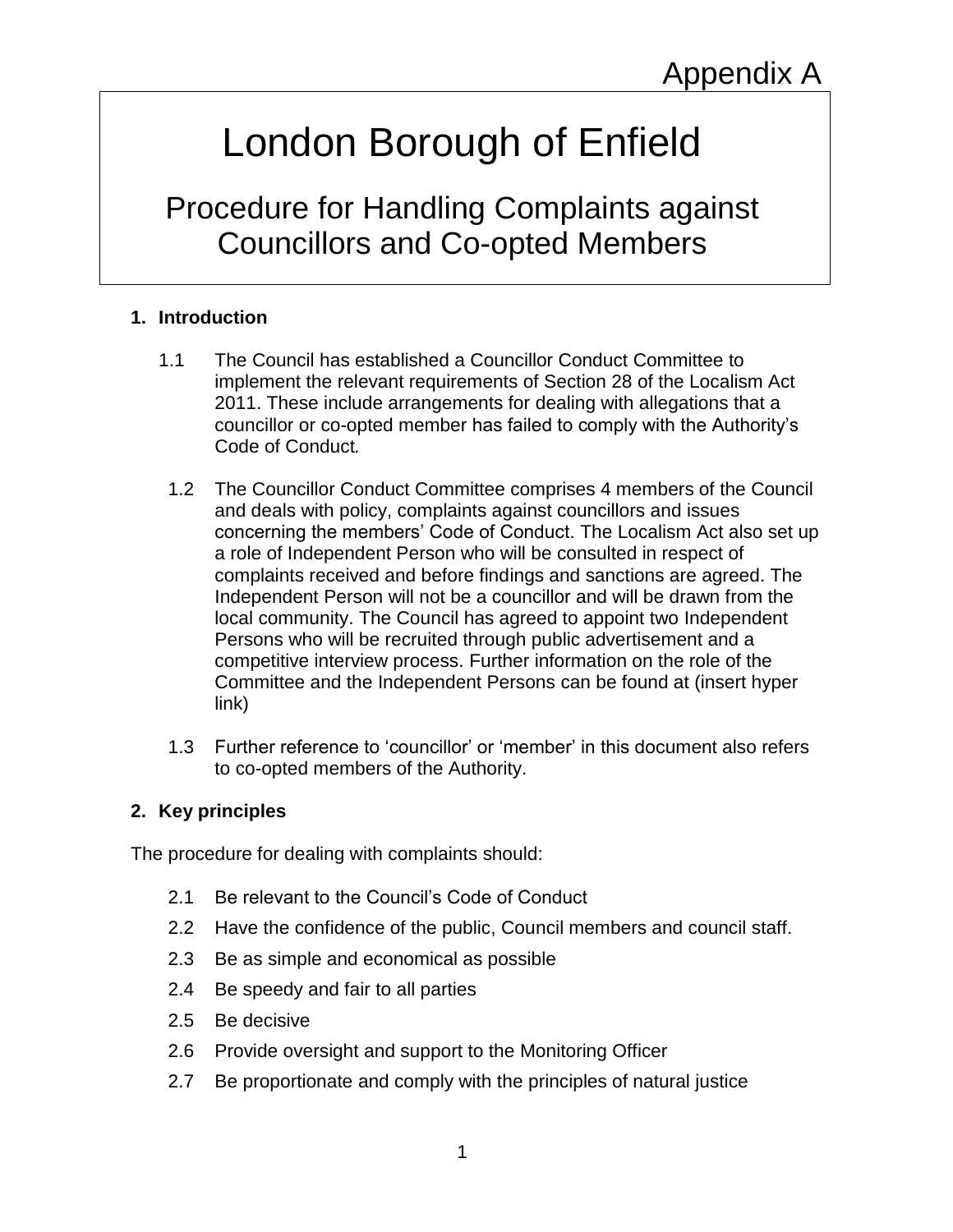# **3. Criteria for eligibility of complaints**

- 3.1 Complaints must be received by the Council's Monitoring Officer in writing within three months of the alleged matter, stating why it is felt the councillor concerned has breached the Code of Conduct. It will be considered solely on the evidence presented. The Council encourages complainants to provide their name and contact details. If the complainant asks for their identity to be protected, the Council will not disclose such details without their consent. The Council will not accept anonymous complaints. The Monitoring Officer will consult the Councillor Conduct Committee or relevant Independent Person as appropriate throughout the process – subject to neither being at risk of being compromised in the event of them being involved at some future point.
- 3.2 Complaints will not be accepted where:
	- (a) They are considered to be malicious, vexatious or frivolous
	- (b) The subject matter has already been considered by the Council except where new evidence has become available which could not previously have been produced
	- (c) It would be more appropriate for the complaint to be dealt with by a court or under another complaints or arbitration procedure
	- (d) One of the parties had registered their intention to take legal action on all or some of the matters complained about
	- (e) Legal action is under way
	- (f) Some or all of the matters complained about have been resolved through litigation.
	- (g) The complaint is being/has been dealt with by another independent complaints process.
	- (h) The complainant seeks to overturn decisions made by the Council.
- 3.3 If a complaint is rejected on the basis of 3.2 above, there is no right of appeal.

#### **4. Process**

- 4.1 All complaints must be made using the Councillor Conduct Complaint Form attached as Appendix 1.
- 4.2 The Council will use its best endeavours to determine a complaint within 3 months of receipt. It will acknowledge the complaint within 5 working days, giving the complainant a contact name and details. The complainant will be kept informed of progress throughout. The process may include:
	- (a) Requests for further information/evidence
	- (b) Informal resolution to the satisfaction of all parties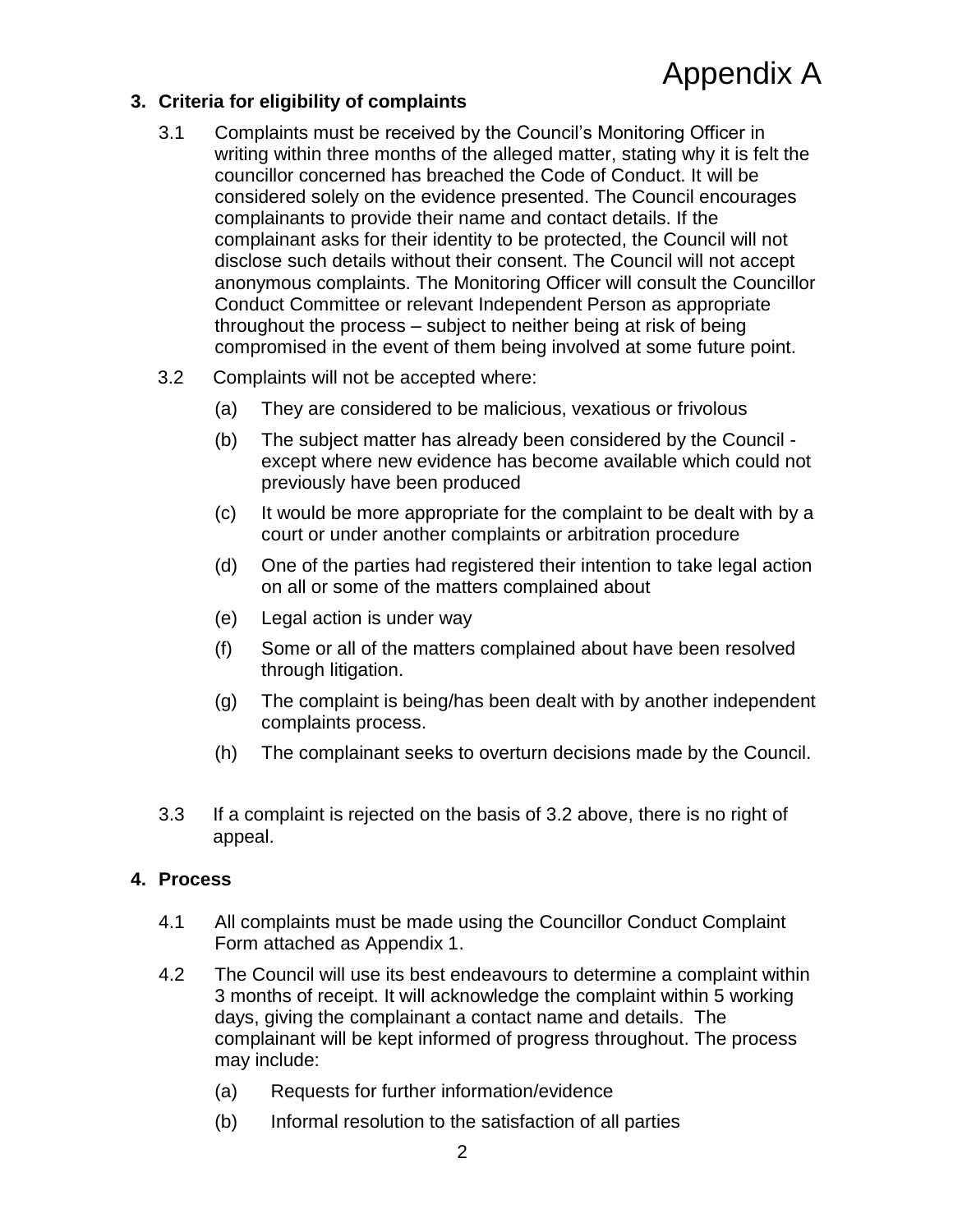- (c) Mediation
- (d) Investigation and/or
- (e) Referral to the Councillor Conduct Committee where the Monitoring Officer feels it would not be appropriate for him/her to take a decision
- 4.3 The Monitoring Officer, based primarily on the criteria set out in paragraph 3.2 above, will consider the complaint received and, in consultation with an Independent Person, will determine whether it warrants further action.
- 4.4 If it is decided that the complaint does not warrant further action as it falls within the criteria in 3.2, the Monitoring Officer will advise the complainant accordingly with reasons.
- 4.5 If the complaint is referred for further action, the Monitoring Officer will determine, in consultation with the Independent Person, the most appropriate way of dealing with the complaint. The Monitoring Officer can either decide to determine the matter her/himself or refer it to the Councillor Conduct Committee.

## **5. Consideration of Complaints by Monitoring Officer**

- 5.1 The Monitoring Officer may decide to undertake any investigation and other actions him/herself or appoint another person to act as investigating officer on his/her behalf. Whichever option is chosen, the outcome will be the responsibility (and in the name) of the Monitoring Officer.
- 5.2 Following an investigation which may involve requests for further information and advice, the Monitoring Officer or his/her representative will seek to resolve the matter to the satisfaction of all parties or carry out mediation.
	- (a) If the complaint is resolved, there will be no further action.

(b) If this is not possible the Monitoring Officer will either determine the matter her/himself or refer it to the Councillor Conduct Committee at this stage.

- 5.3 The Monitoring Officer will report quarterly to the Councillor Conduct Committee on:
	- (a) The number and nature of complaints received
	- (b) Those rejected with reasons
	- (c) Those resolved through informal resolution and other methods (eg mediation)
	- (d) The number investigated,
	- (e) Outcome/progress of investigations and action taken.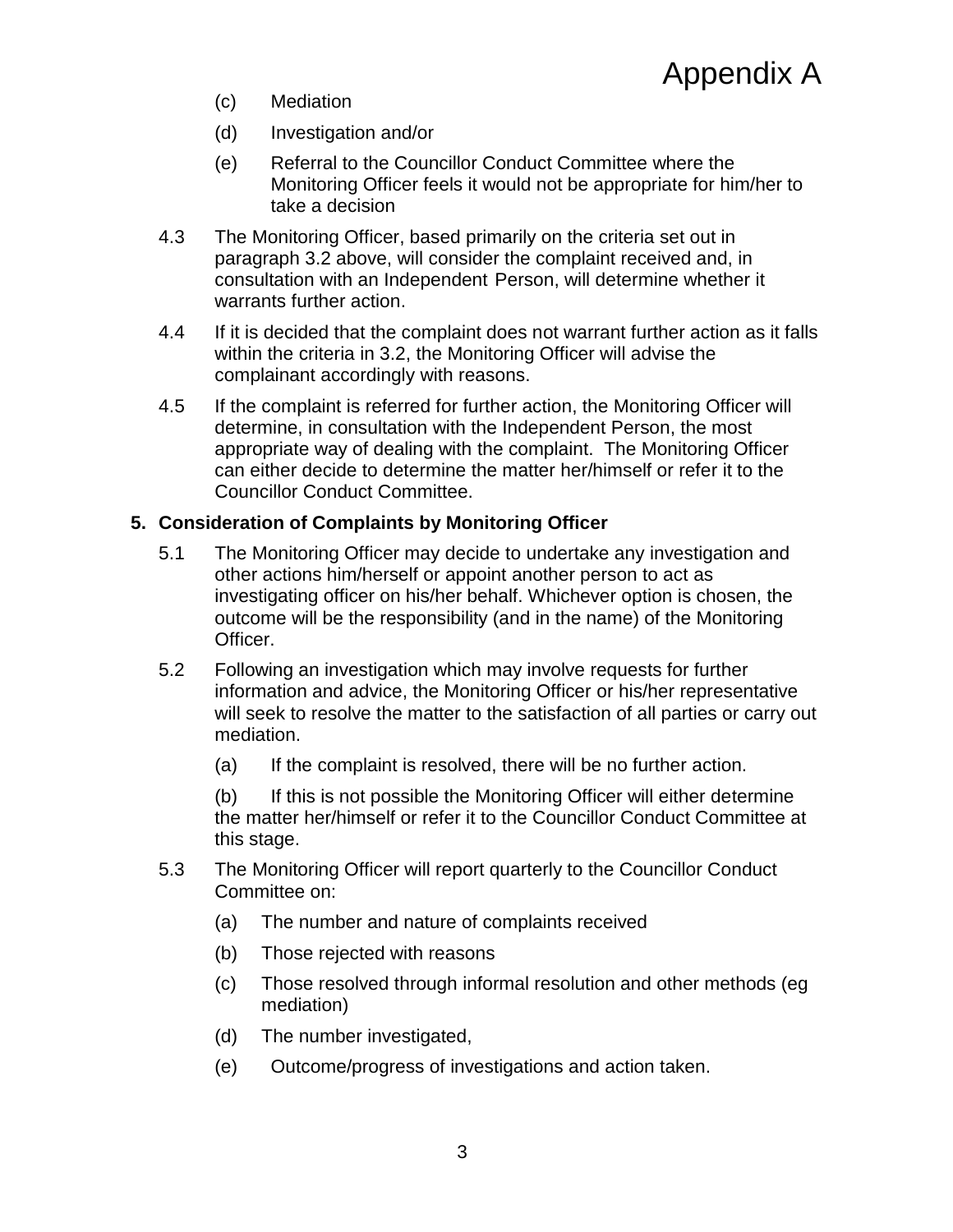## **6. Appeals against Monitoring Officer decisions**

6.1 In cases where the Monitoring Officer has either found no breach of the code or has determined the matter him/herself the complainant will have a right of appeal against this decision.

A councillor will also have a similar right of appeal against a Monitoring Officer decision.

- 6.2 Such appeals must be submitted on the template attached as Appendix 2 within 10 working days of the receipt of the decision.
- 6.4 Appeals under 6.1 above will be considered by the Councillor Conduct Committee, with advice from an Independent Person not previously involved, if available.
- 6.5 When considering the appeal the Councillor Conduct Committee will follow the procedure for appeal hearings (to be reviewed).
- 6.6 The attendance of the appellants will not be required unless the committee decides otherwise
- 6.7 If the Councillor Conduct Committee do uphold the appeal, and consider that there has been a breach of the code, they will have the option of considering further action, imposing sanctions or adjourning to seek further information.
- 6.8 There is no further right of appeal to the Council against the decision of the Councillor Conduct Committee. The decision made will be final and binding.
- 6.9 If the complainant feels that the Council has failed to deal with a complaint properly, and that this failure has caused injustice, a complaint can be taken to the Local Government Ombudsman.

#### **7. Consideration of complaints by Councillor Conduct Committee**

- 7.1 If appropriate, the Monitoring Officer (in consultation with the Independent Person) may refer the outcome of an investigation to the Councillor Conduct Committee.
- 7.2 The Committee will consider the Monitoring Officer/Investigating Officer's report which should include evidence and representations from both parties associated with the complaint. The attendance of the complainant(s) and the member(s) against whom the allegations were made will not be required, unless the Committee decides otherwise.
- 7.3 The Committee will follow the procedure for Councillor Conduct Committee hearings. (to be reviewed)
- 7.4 The Committee after considering the investigating officer's report will decide either that: